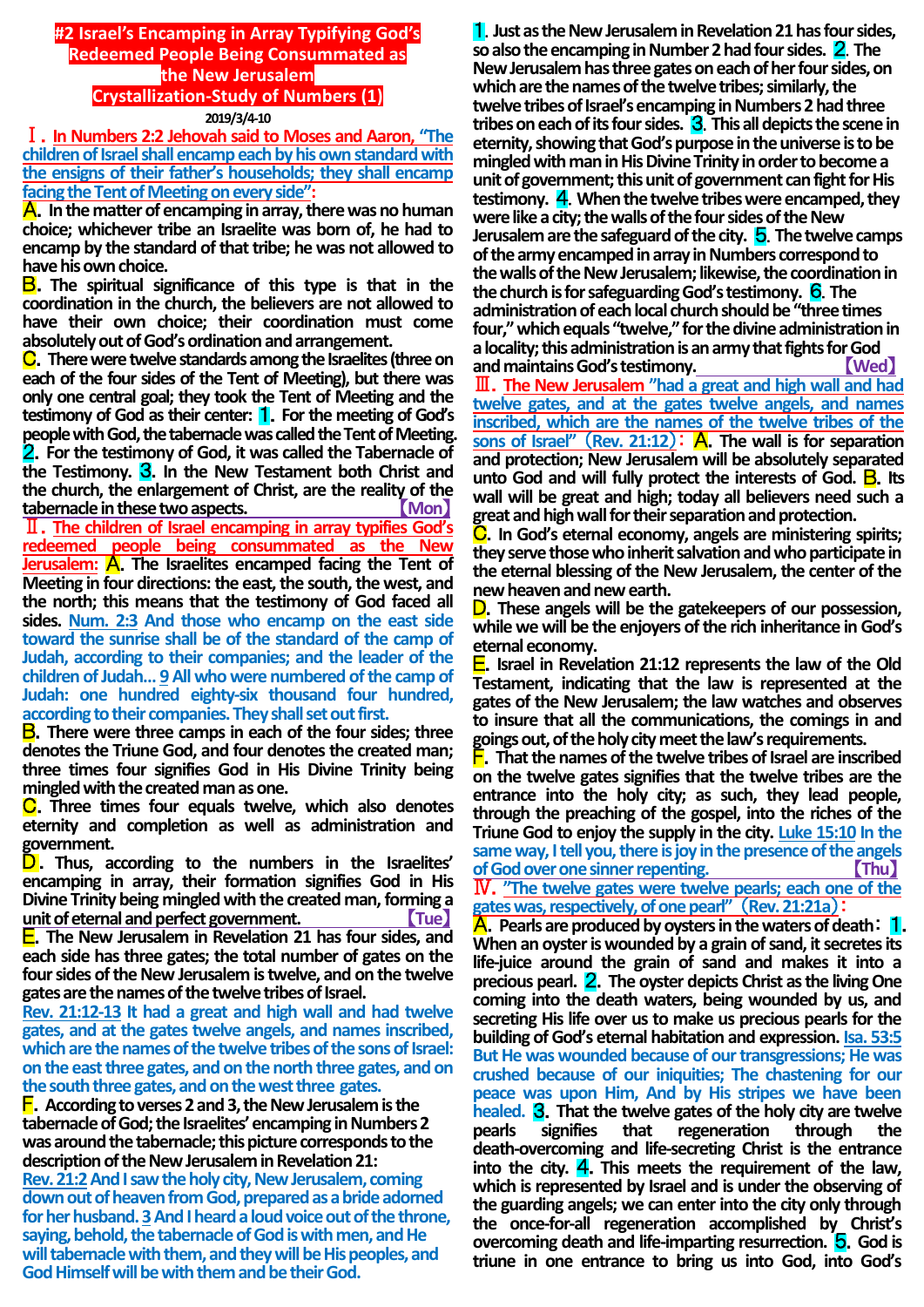**interest, into the kingdom of God, and into the economy of God, which will consummate in the New Jerusalem; the Triune is our triune entrance.** 【**Fri**】

B.**Pearls signify the issue of Christ's secretion in two aspects: His redeeming and life-releasing death and His life-dispensing resurrection:** 1.**Both kinds of secretion (dispensing) require the seeking believer's daily experience of the death of Christ subjectively by the power of Christ's resurrection that they may be conformed to the death of Christ.** 2.**We can experience His death only by the power of the resurrection of Christ; by the power of the resurrection of Christ, we have the ability and the power to keep our pitiful self on the cross. Phil. 3:10 To know Him and the power of His resurrection and the fellowship of His sufferings, being conformed to His death.** 3.**We also should seek the daily experience of the resurrection of Christ of Jesus Christ that we may be conformed to the image of the firstborn Son of God. Phil. 1:19 For I know that for me this will turn out to salvation through your petition and the bountiful supply of the Spirit of Jesus Christ.** 4.**Christ's death can be experienced by us only through Christ's resurrection, and Christ's resurrection can be real to us only by the bountiful supply of the Spirit of Jesus Christ.** 5.**When we turn to our spirit, we meet Christ as the life-giving Spirit, who is the very reality of Christ's resurrection; we have to touch Christ in our spirit all the time by praying unceasingly.** 6.**His death applied to us will conform us to the mold of His death, and His Spirit in us will conform us into the glory of His image, the image of the firstborn Son of God.** 7.**We all need to pray, "Lord, imprison me and keep me always in Your death; I do not want to leave Your death but to make Your death my sweet and wonderful dwelling place; Lord, I want to stay with You in Your death.** 8.**His death is the place where He has the position to secrete Himself around us, and this is the only place where we can enjoy and experience His resurrection life as a kind of life-sap secreting itself around our being to make us a wonderful piece of pearl for the entry into God's building.** 9.**Christ was wounded for us in order to have us imprisoned in His wound so that He might carry out His secretion over us again and again throughout our entire life to make us pearls for the building of God's eternal habitation.** 10.**The more we are made pearls subjectively, the more we are in the New Jerusalem, and the more we are in the kingdom.** 【**Sat**】

### **Description of Words:**

#### **1. New Jerusalem**:

**a. New Jerusalem is the conclusion of the whole Bible, and the ultimate consummation of every aspects in the Bible.**

**b. Therefore, New Jerusalem is not a material mansion: (1) Revelation of John is a book of signs.: Rev. 1**:**1 The revelation of Jesus Christ which God gave to Him to show to His slaves the things that must quickly take place; and He made it known by signs, sending it by His angel to His slave John. Revelation is a book of "Signs". A Lion, a Lamb, lampstands, a manchild, firstfruit, and a bride of the Lamb in Revelation are all signs. For example, the Lamb who was slain indicates Christ who died on the cross for the redemption. It does not mean that Christ became an actual four-footed lamb. Instead, it describes the redeeming work of Christ by a "sign". New Jerusalem is the last and biggest "sign" in the Bible.**

**(2) It is not logical to think that New Jerusalem is a material mansion.: New Jerusalem is the ultimate consummation of God's building. God's building is spiritual building for which we need to seek to step forward in growth of the spiritual life and the spiritual service. Therefore, it is never possible and is not logical to say the ultimate consummation of the building is the material mansion, instead of the spiritual building.**

**(3) What is New Jerusalem?**:**New Jerusalem is a conclusion of the whole Bible, and the ultimate consummation of God's economy. It is the organic entity produced by mingling of the processed triune God and His chosen, redeemed, regenerated, transformed and glorified tripartite people. Because New Jerusalem is the reality of Body of Christ, spreading the reality of the Body of Christ in our church life is the same as building New Jerusalem. Hallelujah! We are now living in a church life to build up New Jerusalem, so our church life has aneternal value for us.**

#### 2.**Tent of Israel typifies New Jerusalem**:



#### **Arrangement of the Gates of New Jerusalem**



**OL1: The children of Israel encamping in array typifies God's redeemed people being consummated as the New Jerusalem. The Israelites encamped facing the Tent of Meeting in four directions: the east, the south, the west, and the north; this means that the testimony of God faced all sides. OL2**:**There were three camps in each of the four sides; three denotes the Triune God, and four denotes the created man; three times four signifies God in His Divine Trinity being mingled with the created man as one.**

**OL3**:**Three times four equals twelve, which also denotes eternity and completion as well as administration and government. Thus, according to the numbers in the Israelites' encamping in array, their formation signifies God in His Divine Trinity being mingled with the created man, forming a unit of eternal and perfect government. OL4**:**The New Jerusalem in Revelation 21 has four sides, and each side has three gates; the total number of gates on the four sides of the New Jerusalem is twelve, and on the twelve gates are the names of the twelve tribes of Israel. (Rev. 21:12-13)**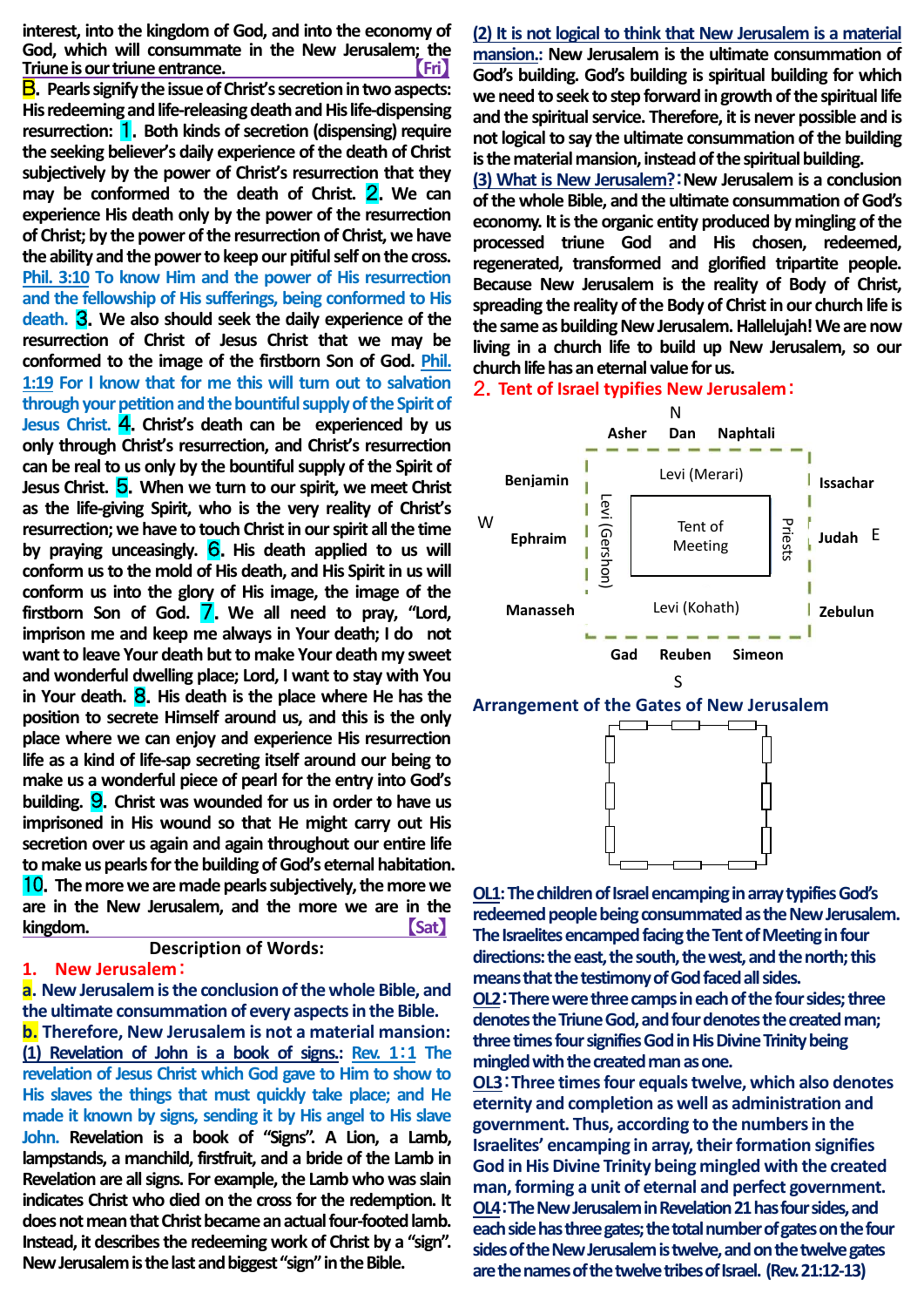**Crucial Point**①: **The gates of pearls in New Jerusalem Rev. 21:21And the twelve gates were twelve pearls; each one of the gates was, respectively, of one pearl. OL1**: **Pearls are produced by oysters in the waters of death. When an oyster is wounded by a grain of sand, it secretes its life-juice around the grain of sand and makes it into a precious pearl.**

**OL2**:**The oyster depicts Christ as the living One coming into the death waters, being wounded by us, and secreting His life over us to make us precious pearls for the building of God's eternal habitation and expression.**

**The pearls are the gates, and this point of the allegory means that the more we are made pearls, the more we are in the New Jerusalem. When we believed in the Lord Jesus, we were regenerated, and this was the initiation of our entering into the New Jerusalem. At that time, though, we were barely in the New Jerusalem in our experience. As we stay in the Lord's death and enjoy His life-secreting resurrection, there is a further entering into the New Jerusalem….We all need to ask ourselves how much we are in the New Jerusalem and how much we are still outside the gates. The only way for a further entering into the holy city is by a further staying in the death of Christ. (God's New Testament Economy #33)**

### **For Junior High and High School Students/College Students**

**You, already been saved, entered into the new Jerusalem through the pearl gates by regeneration. After being saved, you should enrich further into the New Jerusalem by staying on the cross with the Spirit. For example, you don't get along with some of your classmates well in the human relationship. However, you have to work with that person under the arrangement of the teacher. In such a case, you need to continue to exercise your mingling Spirit in order to be in the killing effect of the cross in the Spirit. Then the hostile gap between you and that person will be crucified and you can work in peace with that person. The cross brings you the killing effect and life-juice and makes you a grain of sand into a pearl.And the experience of pearl brings you into the rich blessing of New Jerusalem.**

**Prayer**: **"O Lord Jesus, when I was saved, I entered into the new Jerusalem to some extent. However, experience requires me to enter further into the New Jerusalem. In order to enter the New Jerusalem through the pearl gates, I need to subjectively experience pearls every day. When staying in the death of Christ, I become a pearl by the life-juice coming out of the Lord wounded by me, a grain of sand. Empirically, I wish to pass through the pearl gates and enter into the new Jerusalem."**

# **Crucial Point**②:**12 gates and 12 angels of the New Jerusalem**

**Rev. 21:12 It had a great and high wall and had twelve gates, and at the gates twelve angels, and names inscribed, which are the names of the twelve tribes of the sons of Israel:**

**In Revelation 21:12, Israel here represents the law of the Old Testament, indicating that the law is represented at the gates of the New Jerusalem. The law watches and observes to ensure that all the communications, the comings in and goings out, of the holy city meet the law's requirements. That the names of the twelve tribes of Israel are inscribed on the twelve gates signifies that the twelve tribes of Israel are the entrance into the holy city; as such, they lead people, through the preaching of the gospel, into the riches of the Triune God to enjoy the supply in the city.**

**The twelve gates are inscribed with the names of the twelve tribes of Israel, who were the representatives of the** 

**law of the Old Testament, signifying the requirement of the law at the entrance into the kingdom of God. This indicates that the law is watching over the twelve gates. With the law there is nothing that supplies or nourishes. The law only requires something of us. The law is watching over the gates. If a sinner is to come into the holy city, the requirement of the law must be fulfilled. The law is the gate watcher, or the guard at the gate, to ensure that you have fulfilled its requirement. As you are "walking through the gate" and you call on the name of the Lord Jesus, the law says that you are okay. As long as you are in Jesus Christ, every part of the requirement of the law is fulfilled, and you are okay. You can now get into the holy city.... When we came to the triune entrance, we had a "free ticket" because Christ paid the price for us, and the guard at the gate (the law) honors Christ.** 

**Furthermore, we see twelve angels at the twelve gates, signifying that the angels watch over the entry into the New Jerusalem. Each gate not only bears one of the names of the twelve tribes but also has an angel. The law requires, and the angel watches. The angels are spectators. The entire realm of God's New Testament economy is actually "a big show." To enter into this show you need a free ticket, and in this show there are spectators. These spectators are the angels. If you do not confess the name of Christ, you cannot get a free ticket. However, if you call on the name of the Lord Jesus, you get a free ticket into the holy city, and the angelic spectators will rejoice and welcome you in. …In Luke 15:10 the Lord Jesus said, "There is joy in the presence of the angels of God over one sinner repenting." When we believed in the Lord Jesus, when we repented and called on His precious name, we probably did not realize that there was a myriad of angels in heaven "clapping their hands" and rejoicing. Rom. 8:4 That the righteous requirement of the law might be fulfilled in us, who do not walk according to the flesh but according to the spirit. Gal. 5:19 And the works of the flesh are manifest, which are such things as fornication, uncleanness, lasciviousness, 20 Idolatry, sorcery, enmities, strife, jealousy, outbursts of anger, factions, divisions, sects, 21 Envyings, bouts of drunkenness, carousings, and things like these, …that those who practice such things will not inherit the kingdom of God. 22 But the fruit of the Spirit is love, joy, peace, long-suffering, kindness, goodness, faithfulness, 23 Meekness, self-control; against such things there is no law. 24 But they who are of Christ Jesus have crucified the flesh with its passions and its lusts. 25 If we live by the Spirit, let us also walk by the Spirit. 26 Let us not become vainglorious, provoking one another, envying one another. Verse 24 FN "Experience of the cross"**:**There are three aspects of the experience of the cross: (1) the fact accomplished by Christ (2) our application of the accomplished fact; and (3) our experience of what we have applied, by bearing the cross daily.**

#### **For Young Working/Graduate Student Saints**

**Because Christ's redemption has fulfilled all the righteous requirements of the law, all who called on the name of the Lord and got baptized can enter into through the gate. But after you got saved, you need to be saved much more in life. So you need to learn to walk by the Spirit not by flesh. Then you are entering into New Jerusalem practically and angels as the spectators are cheering you with great cheer. Seeing this fact in your business life and research life should encourage you. Prayer**:**"Oh Lord Jesus, God's economy is like a big show, and the main roles are us, and the spectators are the angels. When we call on the name of the Lord and turn to the spirit and put the works of the flesh onto the cross, we can enter into New Jerusalem further. Then the angels are rejoicing over our entering into with great cheer."**